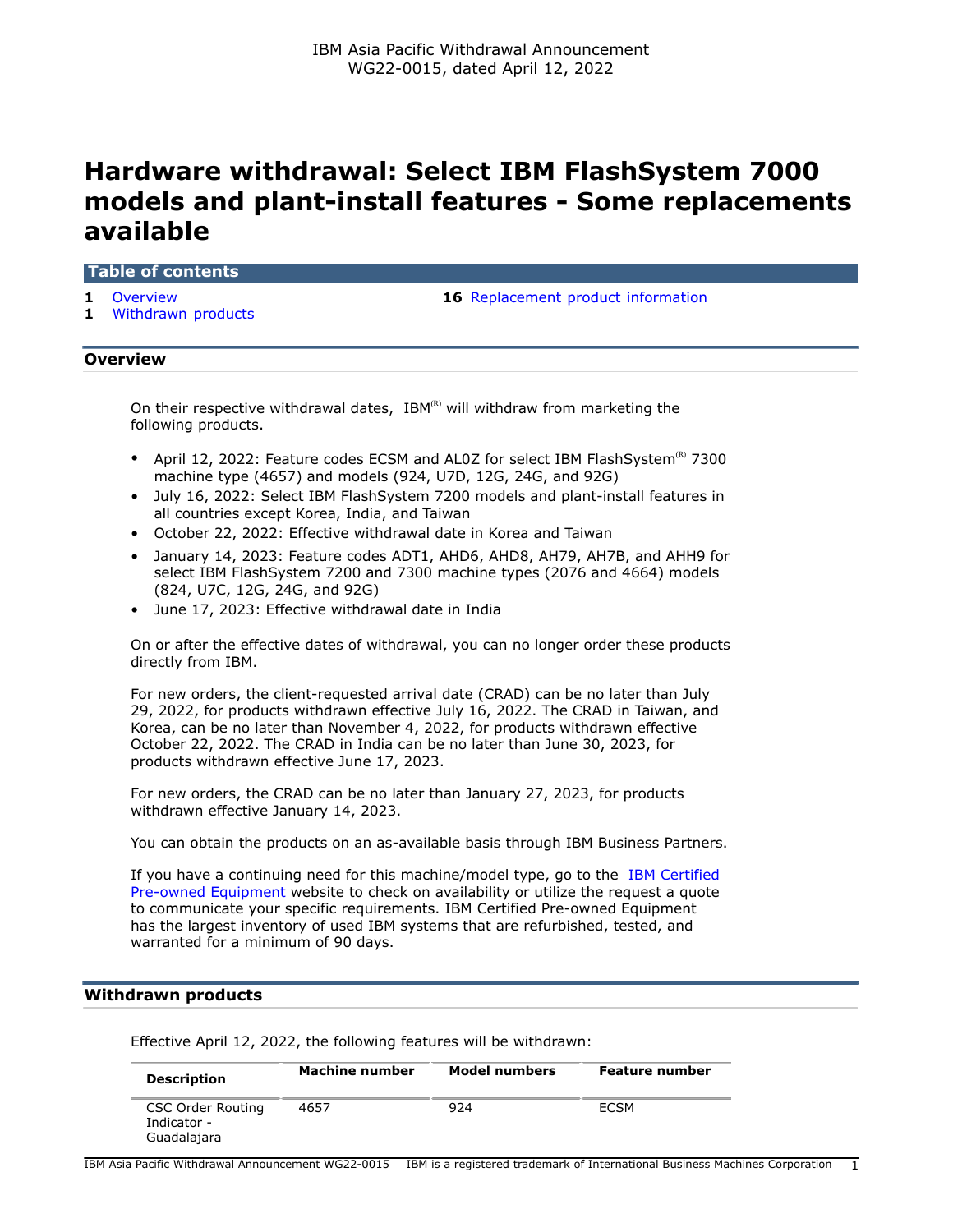| <b>Description</b>                                     | Machine number | <b>Model numbers</b> | <b>Feature number</b> |
|--------------------------------------------------------|----------------|----------------------|-----------------------|
| <b>CSC Order Routing</b><br>Indicator -<br>Guadalajara | 4657           | U7D                  | <b>ECSM</b>           |
| <b>CSC Order Routing</b><br>Indicator -<br>Guadalajara | 4657           | 12G                  | <b>ECSM</b>           |
| CSC Order Routing<br>Indicator -<br>Guadalajara        | 4657           | 24G                  | <b>ECSM</b>           |
| <b>CSC Order Routing</b><br>Indicator -<br>Guadalajara | 4657           | 92G                  | <b>ECSM</b>           |
| Drives qualified by<br>Linu $x^{(R)}$ ONE              | 4657           | 924                  | AL0Z                  |
| Drives qualified by<br>Linux ONE                       | 4657           | U7D                  | AL <sub>0</sub> Z     |
| Drives qualified by<br>Linux ONF                       | 4657           | 12G                  | AL <sub>0</sub> Z     |
| Drives qualified by<br>Linux ONE                       | 4657           | 24G                  | AL <sub>0</sub> Z     |
| Drives qualified by<br>Linux ONE                       | 4657           | 92G                  | AL0Z                  |

Effective July 16, 2022, in all countries except in India, Korea, and Taiwan, the following models and features are being withdrawn. The effective withdrawal date in Korea and Taiwan is October 22, 2022. The effective withdrawal date in India is June 17, 2023.

| <b>Description</b>                                                        | <b>Machine number</b> | <b>Model numbers</b> | <b>Feature number</b> |
|---------------------------------------------------------------------------|-----------------------|----------------------|-----------------------|
| IBM FlashSystem<br>7200 NVMe<br><b>Control Enclosure</b>                  | 2076                  | 824                  |                       |
| IBM FlashSystem<br>7200 Utility NVMe<br>Control Enclosure                 | 2076                  | U7C                  |                       |
| IBM FlashSystem<br>7200 NVMe<br><b>Control Enclosure</b>                  | 4664                  | 824                  |                       |
| IBM FlashSystem<br>7200 Utility Model<br><b>NVMe Control</b><br>Enclosure | 4664                  | U7C                  |                       |
| 240 GB M.2 Boot<br>drive Pair                                             | 2076                  | 824                  | <b>ACGV</b>           |
| Generic Bezel                                                             | 2076                  | 824                  | <b>ACZA</b>           |
| Generic Packaging                                                         | 2076                  | 824                  | <b>ACZF</b>           |
| RFID Tag AG/AP:<br>902-928 MHz                                            | 2076                  | 824                  | A2EV                  |
| RFID Tag EMEA:<br>865.6-867.8 MHz                                         | 2076                  | 824                  | A2EW                  |
| <b>JEMT Indicator</b>                                                     | 2076                  | 824                  | 0021                  |
| <b>TAA Compliance</b>                                                     | 2076                  | 824                  | 0983                  |
| Non-China origin                                                          | 2076                  | 824                  | ADZ1                  |
| Future use -<br>reserved 1                                                | 2076                  | 824                  | AHY1                  |
| Future use -<br>reserved 2                                                | 2076                  | 824                  | AHY <sub>2</sub>      |
| Future use -<br>reserved 3                                                | 2076                  | 824                  | AHY3                  |
| Order Type 1<br>Indicator - CTO                                           | 2076                  | 824                  | ADN1                  |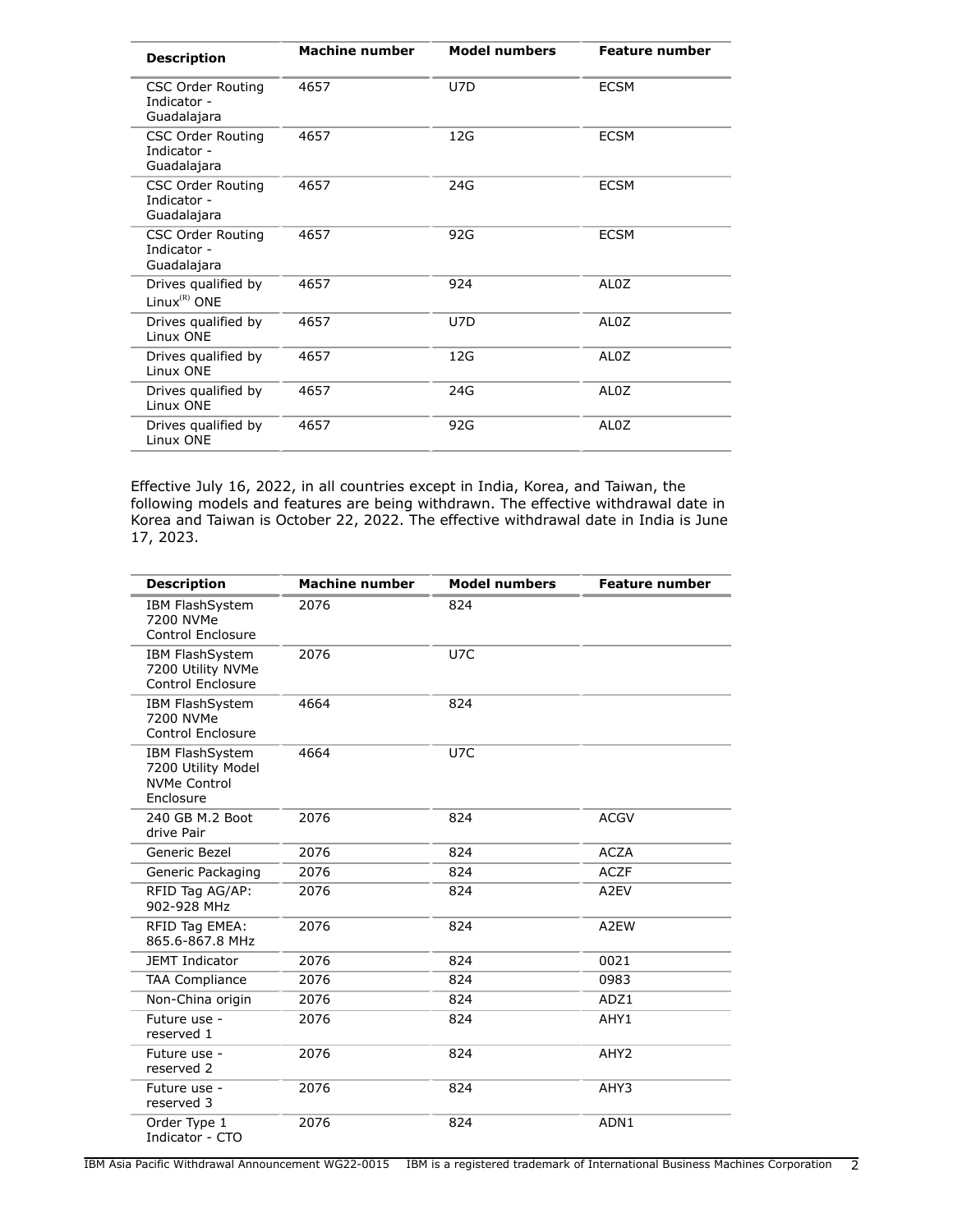| <b>Description</b>                                                                     | <b>Machine number</b> | <b>Model numbers</b> | <b>Feature number</b> |
|----------------------------------------------------------------------------------------|-----------------------|----------------------|-----------------------|
| Shipping and<br>Handling - No<br>Charge                                                | 2076                  | 824                  | AG00                  |
| Shipping and<br>Handling                                                               | 2076                  | 824                  | <b>AGDA</b>           |
| VersaStack<br>Solution Indicator                                                       | 2076                  | 824                  | AHZC                  |
| SP Warranty<br>Service Upgrade<br>3Y 24x7 Same<br>Day ORT Preselect<br>Config          | 2076                  | 824                  | <b>BOPS</b>           |
| SP Warranty and<br>Maintenance<br>Option 5 YR 24x7<br>Same Day ORT<br>Preselect Config | 2076                  | 824                  | B <sub>0</sub> YS     |
| Rack Indicator<br><b>None</b>                                                          | 2076                  | 824                  | 4650                  |
| Rack Indicator<br>Rack 1                                                               | 2076                  | 824                  | 4651                  |
| Rack Indicator<br>Rack 2                                                               | 2076                  | 824                  | 4652                  |
| Rack Indicator<br>Rack 3                                                               | 2076                  | 824                  | 4653                  |
| Rack Indicator<br>Rack 4                                                               | 2076                  | 824                  | 4654                  |
| Rack Indicator<br>Rack 5                                                               | 2076                  | 824                  | 4655                  |
| Rack Indicator<br>Rack 6                                                               | 2076                  | 824                  | 4656                  |
| Rack Indicator<br>Rack 7                                                               | 2076                  | 824                  | 4657                  |
| Rack Indicator<br>Rack 8                                                               | 2076                  | 824                  | 4658                  |
| Rack Indicator<br>Rack 9                                                               | 2076                  | 824                  | 4659                  |
| Rack Indicator<br>Rack 10                                                              | 2076                  | 824                  | 4660                  |
| Rack Indicator<br>Rack 11                                                              | 2076                  | 824                  | 4661                  |
| Rack Indicator<br>Rack 12                                                              | 2076                  | 824                  | 4662                  |
| Rack Indicator<br>Rack 13                                                              | 2076                  | 824                  | 4663                  |
| Rack Indicator<br>Rack 14                                                              | 2076                  | 824                  | 4664                  |
| Rack Indicator<br>Rack 15                                                              | 2076                  | 824                  | 4665                  |
| Rack Indicator<br>Rack 16                                                              | 2076                  | 824                  | 4666                  |
| Storage<br>Subsystem ID 1                                                              | 2076                  | 824                  | 9170                  |
| Storage<br>Subsystem ID 8                                                              | 2076                  | 824                  | 9177                  |
| Storage<br>Subsystem ID 9                                                              | 2076                  | 824                  | 9178                  |
| Storage<br>Subsystem ID 10                                                             | 2076                  | 824                  | 9179                  |
| Storage<br>Subsystem ID 11                                                             | 2076                  | 824                  | 9180                  |
| Storage<br>Subsystem ID 12                                                             | 2076                  | 824                  | 9181                  |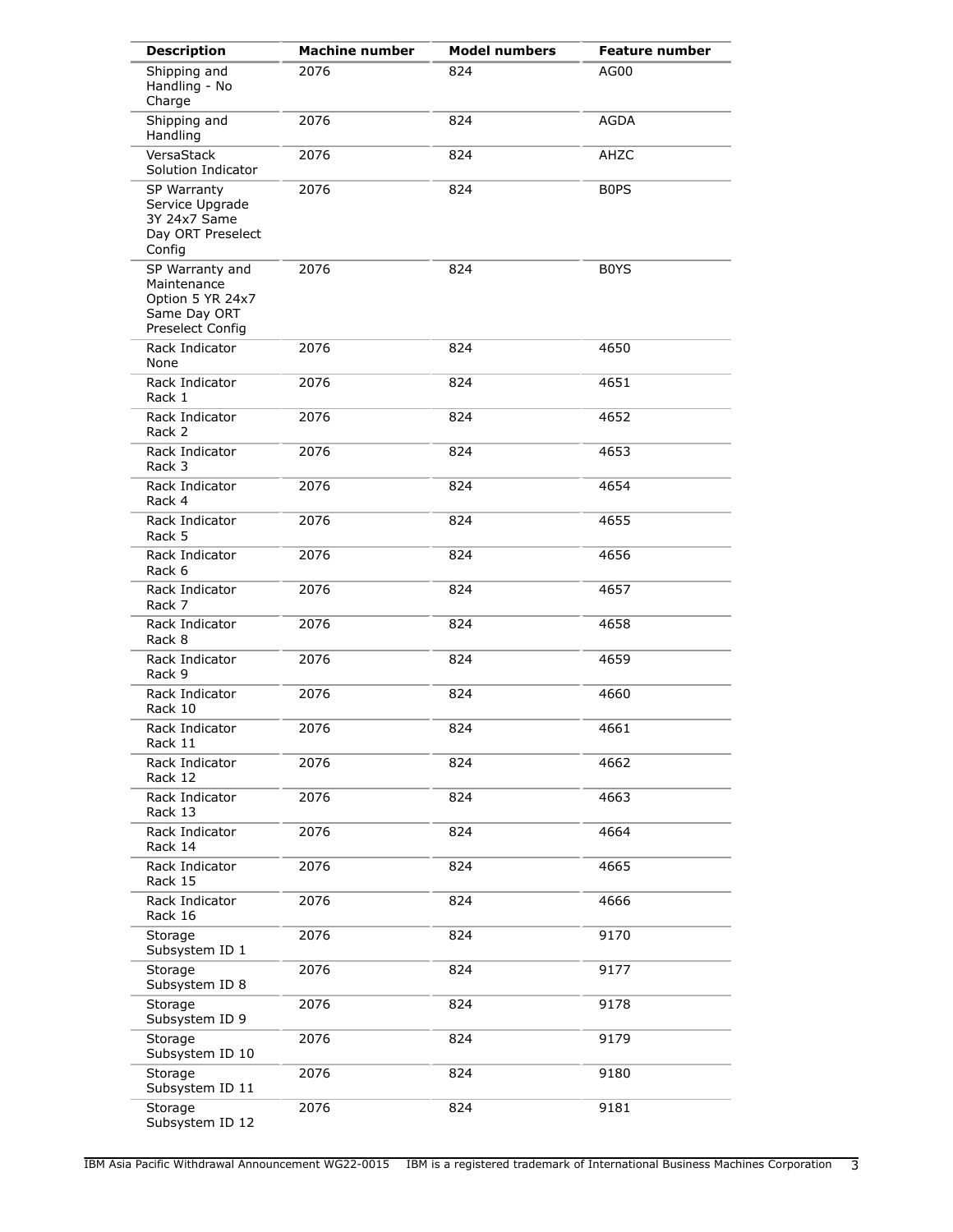| <b>Description</b>                      | <b>Machine number</b> | <b>Model numbers</b> | <b>Feature number</b> |
|-----------------------------------------|-----------------------|----------------------|-----------------------|
| Storage<br>Subsystem ID 13              | 2076                  | 824                  | 9182                  |
| Storage<br>Subsystem ID 14              | 2076                  | 824                  | 9183                  |
| Storage<br>Subsystem ID 15              | 2076                  | 824                  | 9184                  |
| Storage<br>Subsystem ID 16              | 2076                  | 824                  | 9185                  |
| Storage<br>Subsystem ID 17              | 2076                  | 824                  | 9186                  |
| Storage<br>Subsystem ID 18              | 2076                  | 824                  | 9187                  |
| Storage<br>Subsystem ID 19              | 2076                  | 824                  | 9188                  |
| Storage<br>Subsystem ID 20              | 2076                  | 824                  | 9189                  |
| 240 GB M.2 Boot<br>drive Pair           | 2076                  | U7C                  | <b>ACGV</b>           |
| Generic Bezel                           | 2076                  | U7C                  | <b>ACZA</b>           |
| Generic Packaging                       | 2076                  | U7C                  | <b>ACZF</b>           |
| RFID Tag AG/AP:<br>902-928 MHz          | 2076                  | U7C                  | A2EV                  |
| RFID Tag EMEA:<br>865.6-867.8 MHz       | 2076                  | U7C                  | A2EW                  |
| <b>JEMT Indicator</b>                   | 2076                  | U7C                  | 0021                  |
| <b>TAA Compliance</b>                   | 2076                  | U7C                  | 0983                  |
| Non-China origin                        | 2076                  | U7C                  | ADZ1                  |
|                                         |                       |                      |                       |
| Future use -<br>reserved 1              | 2076                  | U7C                  | AHY1                  |
| Future use -<br>reserved 2              | 2076                  | U7C                  | AHY <sub>2</sub>      |
| Future use -<br>reserved 3              | 2076                  | U7C                  | AHY3                  |
| Order Type 1<br>Indicator - CTO         | 2076                  | U7C                  | ADN1                  |
| Shipping and<br>Handling - No<br>Charge | 2076                  | U7C                  | AG00                  |
| Shipping and<br>Handling                | 2076                  | U7C                  | <b>AGDA</b>           |
| VersaStack<br>Solution Indicator        | 2076                  | U7C                  | AHZC                  |
| Rack Indicator<br>None                  | 2076                  | U7C                  | 4650                  |
| Rack Indicator<br>Rack 1                | 2076                  | U7C                  | 4651                  |
| Rack Indicator<br>Rack 2                | 2076                  | U7C                  | 4652                  |
| Rack Indicator<br>Rack 3                | 2076                  | U7C                  | 4653                  |
| Rack Indicator<br>Rack 4                | 2076                  | U7C                  | 4654                  |
| Rack Indicator<br>Rack 5                | 2076                  | U7C                  | 4655                  |
| Rack Indicator<br>Rack 6                | 2076                  | U7C                  | 4656                  |
| Rack Indicator<br>Rack 7                | 2076                  | U7C                  | 4657                  |
| Rack Indicator<br>Rack 8                | 2076                  | U7C                  | 4658                  |
| Rack Indicator<br>Rack 9                | 2076                  | U7C                  | 4659                  |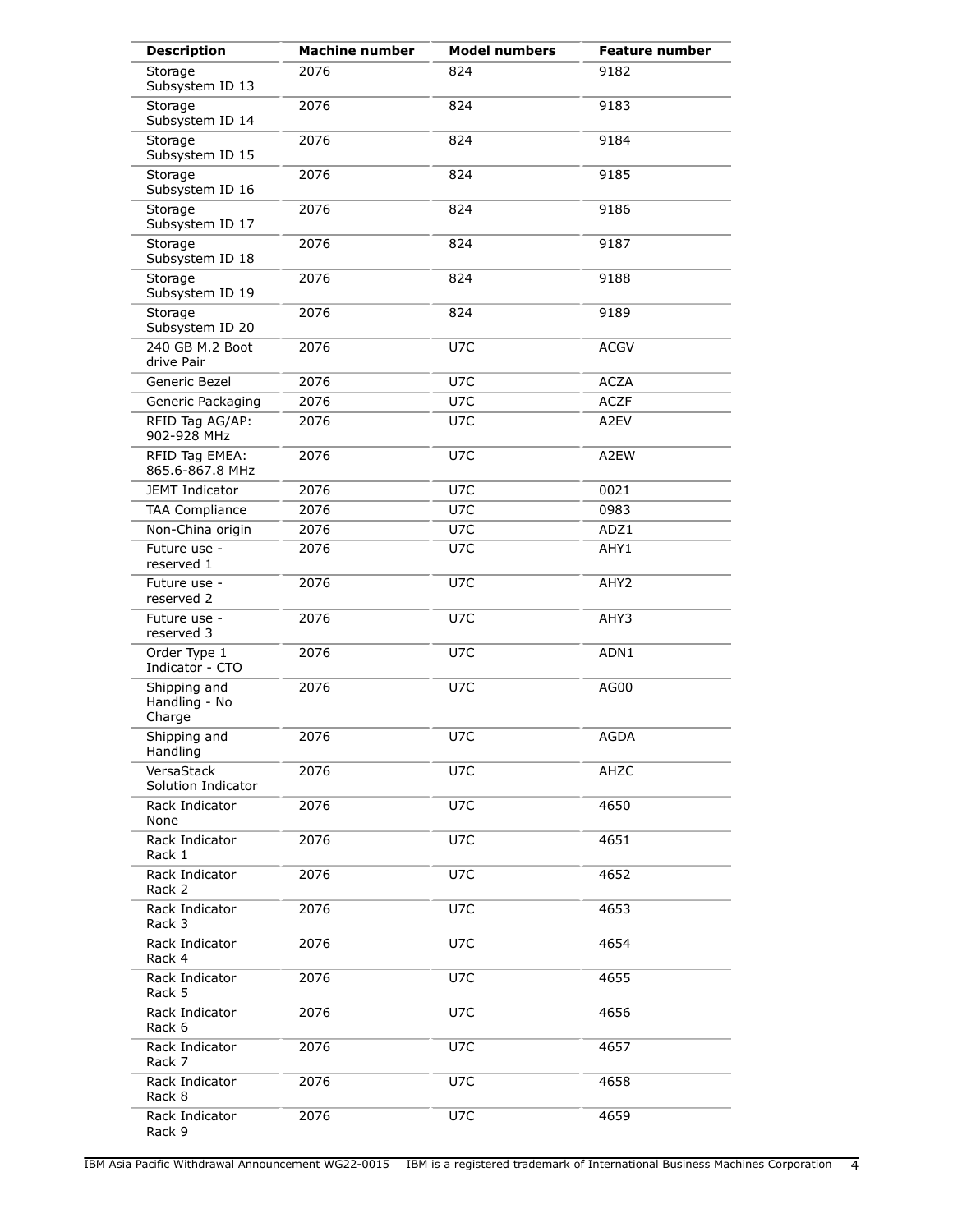| <b>Description</b>                                              | <b>Machine number</b> | <b>Model numbers</b> | <b>Feature number</b> |
|-----------------------------------------------------------------|-----------------------|----------------------|-----------------------|
| Rack Indicator<br>Rack 10                                       | 2076                  | U7C                  | 4660                  |
| Rack Indicator<br>Rack 11                                       | 2076                  | U7C                  | 4661                  |
| Rack Indicator<br>Rack 12                                       | 2076                  | U7C                  | 4662                  |
| Rack Indicator<br>Rack 13                                       | 2076                  | U7C                  | 4663                  |
| Rack Indicator<br>Rack 14                                       | 2076                  | U7C                  | 4664                  |
| Rack Indicator<br>Rack 15                                       | 2076                  | U7C                  | 4665                  |
| Rack Indicator<br>Rack 16                                       | 2076                  | U7C                  | 4666                  |
| Storage<br>Subsystem ID 1                                       | 2076                  | U7C                  | 9170                  |
| Storage<br>Subsystem ID 8                                       | 2076                  | U7C                  | 9177                  |
| Storage<br>Subsystem ID 9                                       | 2076                  | U7C                  | 9178                  |
| Storage<br>Subsystem ID 10                                      | 2076                  | U7C                  | 9179                  |
| Storage<br>Subsystem ID 11                                      | 2076                  | U7C                  | 9180                  |
| Storage<br>Subsystem ID 12                                      | 2076                  | U7C                  | 9181                  |
| Storage<br>Subsystem ID 13                                      | 2076                  | U7C                  | 9182                  |
| Storage<br>Subsystem ID 14                                      | 2076                  | U7C                  | 9183                  |
| Storage<br>Subsystem ID 15                                      | 2076                  | U7C                  | 9184                  |
| Storage<br>Subsystem ID 16                                      | 2076                  | U7C                  | 9185                  |
| Storage<br>Subsystem ID 17                                      | 2076                  | U7C                  | 9186                  |
| Storage<br>Subsystem ID 18                                      | 2076                  | U7C                  | 9187                  |
| Storage<br>Subsystem ID 19                                      | 2076                  | U7C                  | 9188                  |
| Storage<br>Subsystem ID 20                                      | 2076                  | U7C                  | 9189                  |
| Red Hat <sup>(R)</sup><br>OpenShift <sup>(R)</sup><br>Indicator | 2076                  | 824                  | <b>AJGH</b>           |
| Red Hat OpenShift<br>Indicator                                  | 2076                  | U7C                  | <b>AJGH</b>           |
| All Flash Indicator                                             | 2076                  | 824                  | AHZD                  |
| Hybrid Flash<br>Indicator                                       | 2076                  | 824                  | AHZE                  |
| All Flash Indicator                                             | 2076                  | U7C                  | AHZD                  |
| Hybrid Flash<br>Indicator                                       | 2076                  | U7C                  | AHZE                  |
| 240 GB M.2 Boot<br>drive Pair                                   | 4664                  | 824                  | <b>ACGV</b>           |
| Generic Bezel                                                   | 4664                  | 824                  | <b>ACZA</b>           |
| Generic Packaging                                               | 4664                  | 824                  | <b>ACZF</b>           |
| RFID Tag AG/AP:<br>902-928 MHz                                  | 4664                  | 824                  | A2EV                  |
| RFID Tag EMEA:<br>865.6-867.8 MHz                               | 4664                  | 824                  | A2EW                  |
| JEMT Indicator                                                  | 4664                  | 824                  | 0021                  |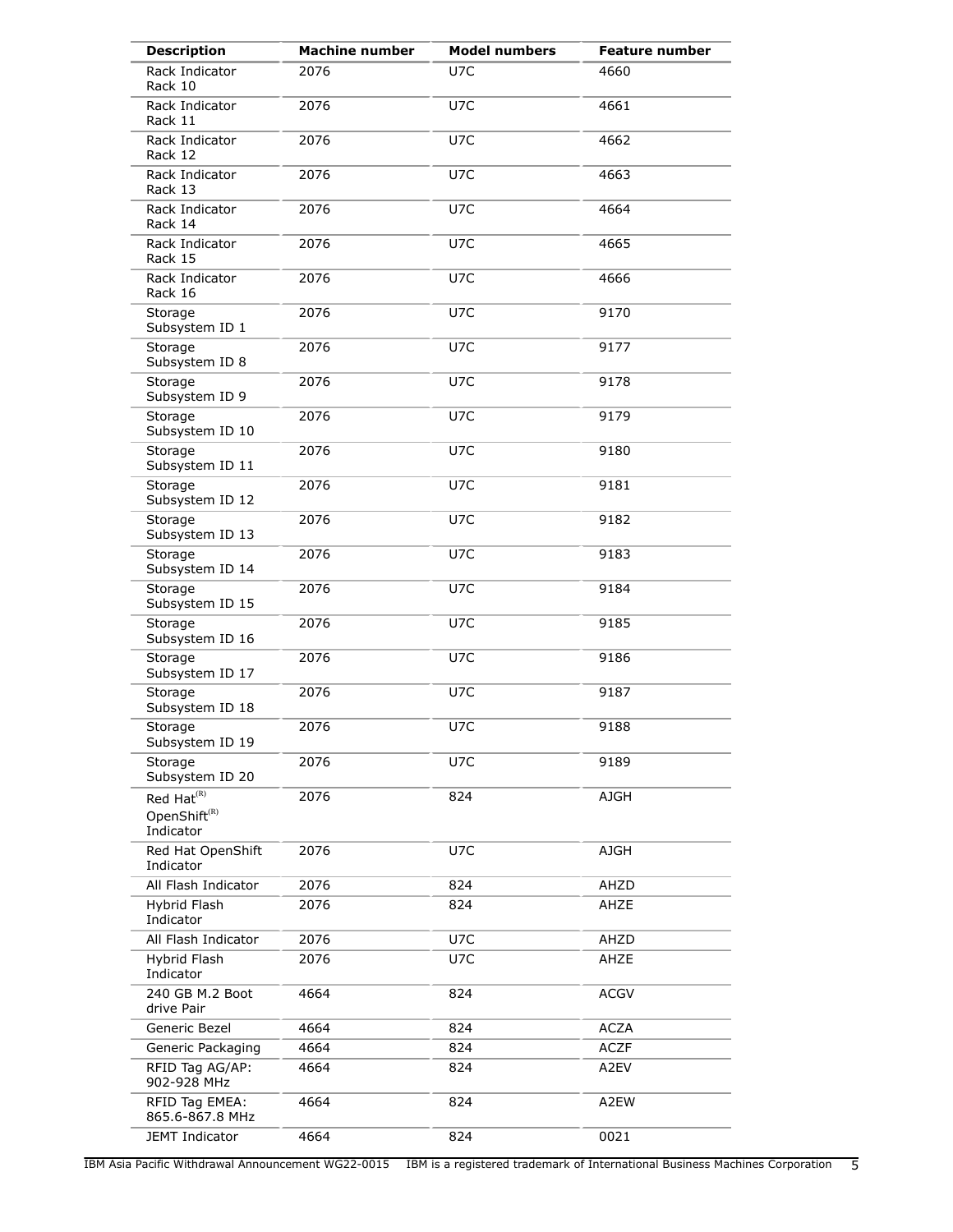| <b>Description</b>                                                  | <b>Machine number</b> | <b>Model numbers</b> | <b>Feature number</b> |
|---------------------------------------------------------------------|-----------------------|----------------------|-----------------------|
| <b>TAA Compliance</b>                                               | 4664                  | 824                  | 0983                  |
| Non-China origin                                                    | 4664                  | 824                  | ADZ1                  |
| Storage as a<br>Service Indicator                                   | 4664                  | 824                  | AHY1                  |
| Remote code load<br>exception                                       | 4664                  | 824                  | AHY <sub>2</sub>      |
| Future use -<br>reserved 3                                          | 4664                  | 824                  | AHY3                  |
| Future use -<br>reserved 4                                          | 4664                  | 824                  | AHY4                  |
| Future use -<br>reserved 5                                          | 4664                  | 824                  | AHY5                  |
| Future use -<br>reserved 6                                          | 4664                  | 824                  | AHY6                  |
| Future use -<br>reserved 7                                          | 4664                  | 824                  | AHY7                  |
| Future use -<br>reserved 8                                          | 4664                  | 824                  | AHY8                  |
| Future use -<br>reserved 9                                          | 4664                  | 824                  | AHY9                  |
| Order Type 1<br>Indicator - CTO                                     | 4664                  | 824                  | ADN1                  |
| Order Type 2<br>Indicator - MTM<br>Only                             | 4664                  | 824                  | ADN <sub>2</sub>      |
| Shipping and<br>Handling - No<br>Charge                             | 4664                  | 824                  | AG00                  |
| Shipping and<br>Handling                                            | 4664                  | 824                  | AGDA                  |
| VersaStack<br>Solution Indicator                                    | 4664                  | 824                  | AHZC                  |
| All Flash Indicator                                                 | 4664                  | 824                  | AHZD                  |
| Hybrid Flash<br>Indicator                                           | 4664                  | 824                  | AHZE                  |
| Red Hat OpenShift<br>Indicator                                      | 4664                  | 824                  | <b>AJGH</b>           |
| Product will be<br>contained in a<br>LINUXONE III LIZ<br>rack       | 4664                  | 824                  | AL0Z                  |
| <b>Expert Care</b><br>Indicator                                     | 4664                  | 824                  | ALH0                  |
| <b>Expert Care</b><br>Premium 1 Year                                | 4664                  | 824                  | ALL1                  |
| <b>Expert Care</b><br>Premium 2 Year                                | 4664                  | 824                  | ALL <sub>2</sub>      |
| <b>Expert Care</b><br>Premium 3 Year                                | 4664                  | 824                  | ALL3                  |
| <b>Expert Care</b><br>Premium 4 Year                                | 4664                  | 824                  | ALL4                  |
| <b>Expert Care</b><br>Premium 5 Year                                | 4664                  | 824                  | ALL5                  |
| <b>Expert Care</b><br>Premium 1 hour<br>Committed<br>Contact 1 Year | 4664                  | 824                  | ALL7                  |
| <b>Expert Care</b><br>Premium 4 hour<br>Committed<br>Contact 1 Year | 4664                  | 824                  | ALL8                  |
| <b>Expert Care</b><br>Premium 4 hour                                | 4664                  | 824                  | ALL9                  |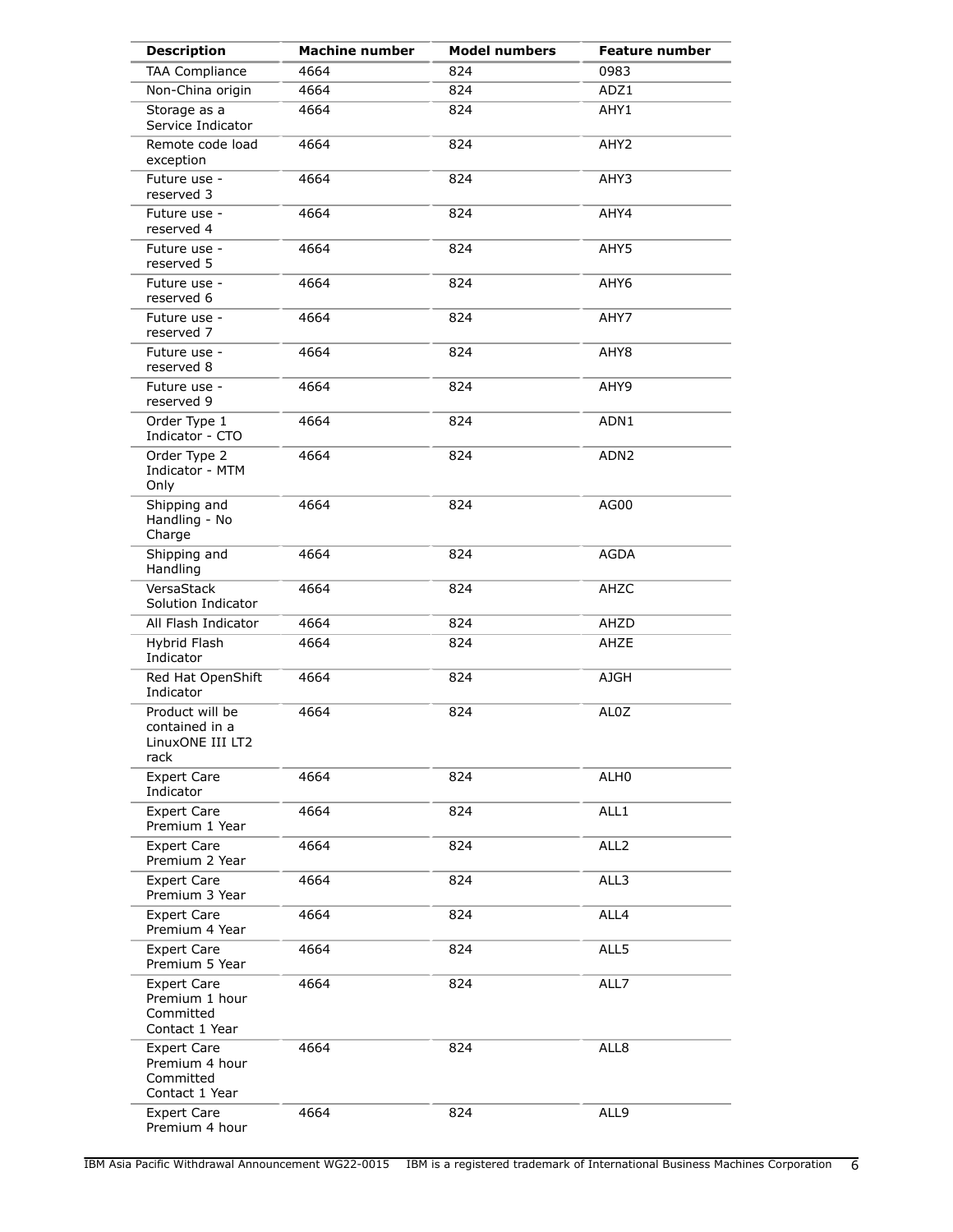| <b>Description</b>                                                  | <b>Machine number</b> | <b>Model numbers</b> | <b>Feature number</b> |
|---------------------------------------------------------------------|-----------------------|----------------------|-----------------------|
| Committed Fix 1<br>Year                                             |                       |                      |                       |
| <b>Expert Care</b><br>Premium 6 hour<br>Committed Fix 1<br>Year     | 4664                  | 824                  | <b>ALLA</b>           |
| <b>Expert Care</b><br>Premium 8 hour<br>Committed Fix 1<br>Year     | 4664                  | 824                  | <b>ALLB</b>           |
| Expert Care<br>Premium 12 hour<br>Committed Fix 1<br>Year           | 4664                  | 824                  | <b>ALLC</b>           |
| <b>Expert Care</b><br>Premium 24 hour<br>Committed Fix 1<br>Year    | 4664                  | 824                  | <b>ALLD</b>           |
| <b>Expert Care</b><br>Premium 48 hour<br>Committed Fix 1<br>Year    | 4664                  | 824                  | <b>ALLE</b>           |
| <b>Expert Care</b><br>Premium 72 hour<br>Committed Fix 1<br>Year    | 4664                  | 824                  | <b>ALLF</b>           |
| <b>Expert Care</b><br>Premium 1 hour<br>Committed<br>Contact 2 Year | 4664                  | 824                  | ALLG                  |
| Expert Care<br>Premium 4 hour<br>Committed<br>Contact 2 Year        | 4664                  | 824                  | <b>ALLH</b>           |
| <b>Expert Care</b><br>Premium 4 hour<br>Committed Fix 2<br>Year     | 4664                  | 824                  | <b>ALLJ</b>           |
| <b>Expert Care</b><br>Premium 6 hour<br>Committed Fix 2<br>Year     | 4664                  | 824                  | <b>ALLK</b>           |
| <b>Expert Care</b><br>Premium 8 hour<br>Committed Fix 2<br>Year     | 4664                  | 824                  | <b>ALLL</b>           |
| <b>Expert Care</b><br>Premium 12 hour<br>Committed Fix 2<br>Year    | 4664                  | 824                  | ALLM                  |
| Expert Care<br>Premium 24 hour<br>Committed Fix 2<br>Year           | 4664                  | 824                  | <b>ALLN</b>           |
| <b>Expert Care</b><br>Premium 48 hour<br>Committed Fix 2<br>Year    | 4664                  | 824                  | <b>ALLP</b>           |
| <b>Expert Care</b><br>Premium 72 hour<br>Committed Fix 2<br>Year    | 4664                  | 824                  | <b>ALLQ</b>           |
| <b>Expert Care</b><br>Premium 1 hour<br>Committed<br>Contact 3 Year | 4664                  | 824                  | <b>ALLR</b>           |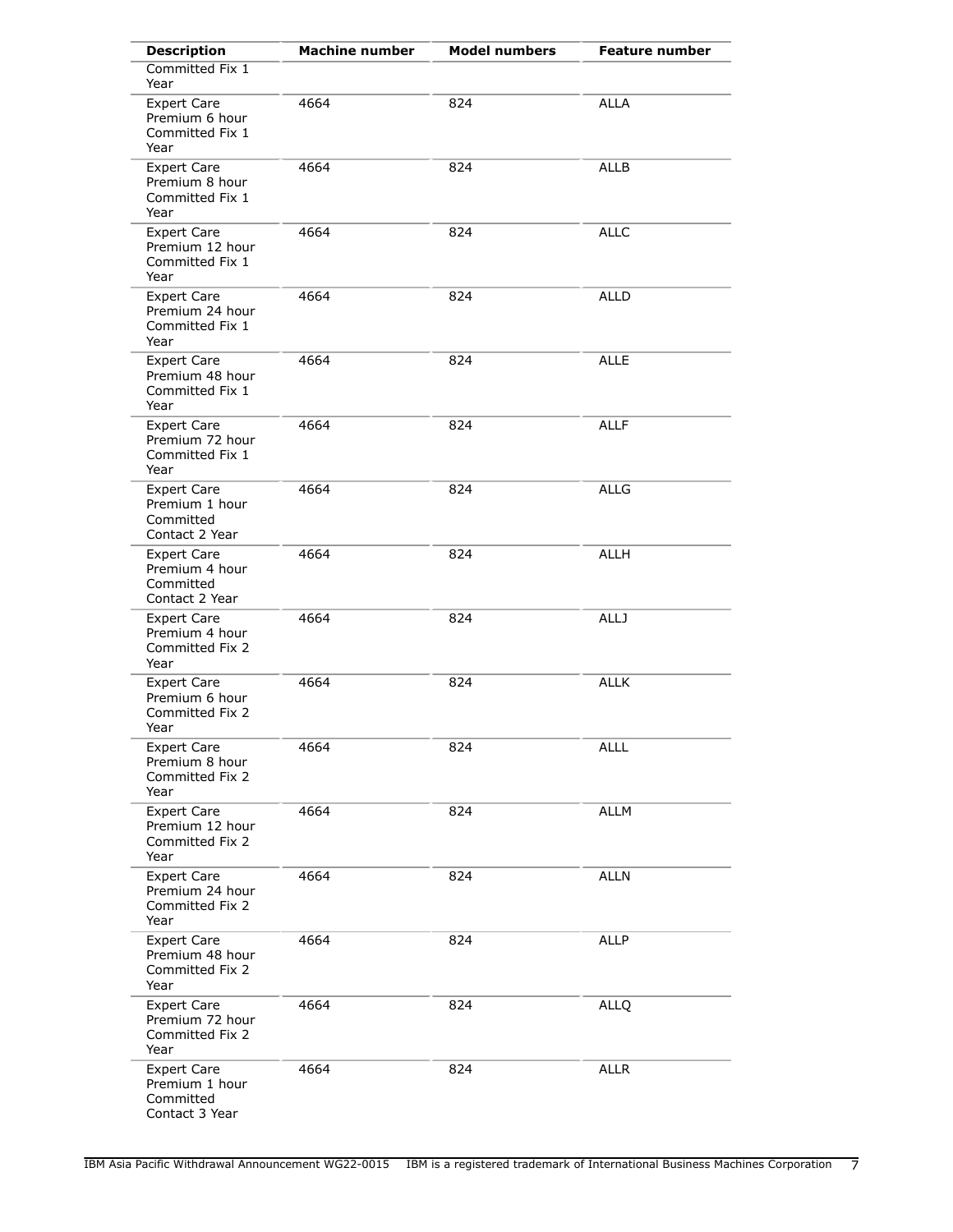| <b>Description</b>                                                  | <b>Machine number</b> | <b>Model numbers</b> | <b>Feature number</b> |
|---------------------------------------------------------------------|-----------------------|----------------------|-----------------------|
| <b>Expert Care</b><br>Premium 4 hour<br>Committed<br>Contact 3 Year | 4664                  | 824                  | <b>ALLS</b>           |
| <b>Expert Care</b><br>Premium 4 hour<br>Committed Fix 3<br>Year     | 4664                  | 824                  | <b>ALLT</b>           |
| <b>Expert Care</b><br>Premium 6 hour<br>Committed Fix 3<br>Year     | 4664                  | 824                  | <b>ALLU</b>           |
| <b>Expert Care</b><br>Premium 8 hour<br>Committed Fix 3<br>Year     | 4664                  | 824                  | <b>ALLV</b>           |
| <b>Expert Care</b><br>Premium 12 hour<br>Committed Fix 3<br>Year    | 4664                  | 824                  | ALLW                  |
| <b>Expert Care</b><br>Premium 24 hour<br>Committed Fix 3<br>Year    | 4664                  | 824                  | <b>ALLX</b>           |
| <b>Expert Care</b><br>Premium 48 hour<br>Committed Fix 3<br>Year    | 4664                  | 824                  | <b>ALLY</b>           |
| <b>Expert Care</b><br>Premium 72 hour<br>Committed Fix 3<br>Year    | 4664                  | 824                  | <b>ALLZ</b>           |
| <b>Expert Care</b><br>Premium 1 hour<br>Committed<br>Contact 4 Year | 4664                  | 824                  | ALD7                  |
| <b>Expert Care</b><br>Premium 4 hour<br>Committed<br>Contact 4 Year | 4664                  | 824                  | ALD8                  |
| <b>Expert Care</b><br>Premium 4 hour<br>Committed Fix 4<br>Year     | 4664                  | 824                  | ALD9                  |
| <b>Expert Care</b><br>Premium 6 hour<br>Committed Fix 4<br>Year     | 4664                  | 824                  | ALDA                  |
| <b>Expert Care</b><br>Premium 8 hour<br>Committed Fix 4<br>Year     | 4664                  | 824                  | ALDB                  |
| <b>Expert Care</b><br>Premium 12 hour<br>Committed Fix 4<br>Year    | 4664                  | 824                  | <b>ALDC</b>           |
| <b>Expert Care</b><br>Premium 24 hour<br>Committed Fix 4<br>Year    | 4664                  | 824                  | ALDD                  |
| <b>Expert Care</b><br>Premium 48 hour<br>Committed Fix 4<br>Year    | 4664                  | 824                  | <b>ALDE</b>           |
| <b>Expert Care</b><br>Premium 72 hour                               | 4664                  | 824                  | <b>ALDF</b>           |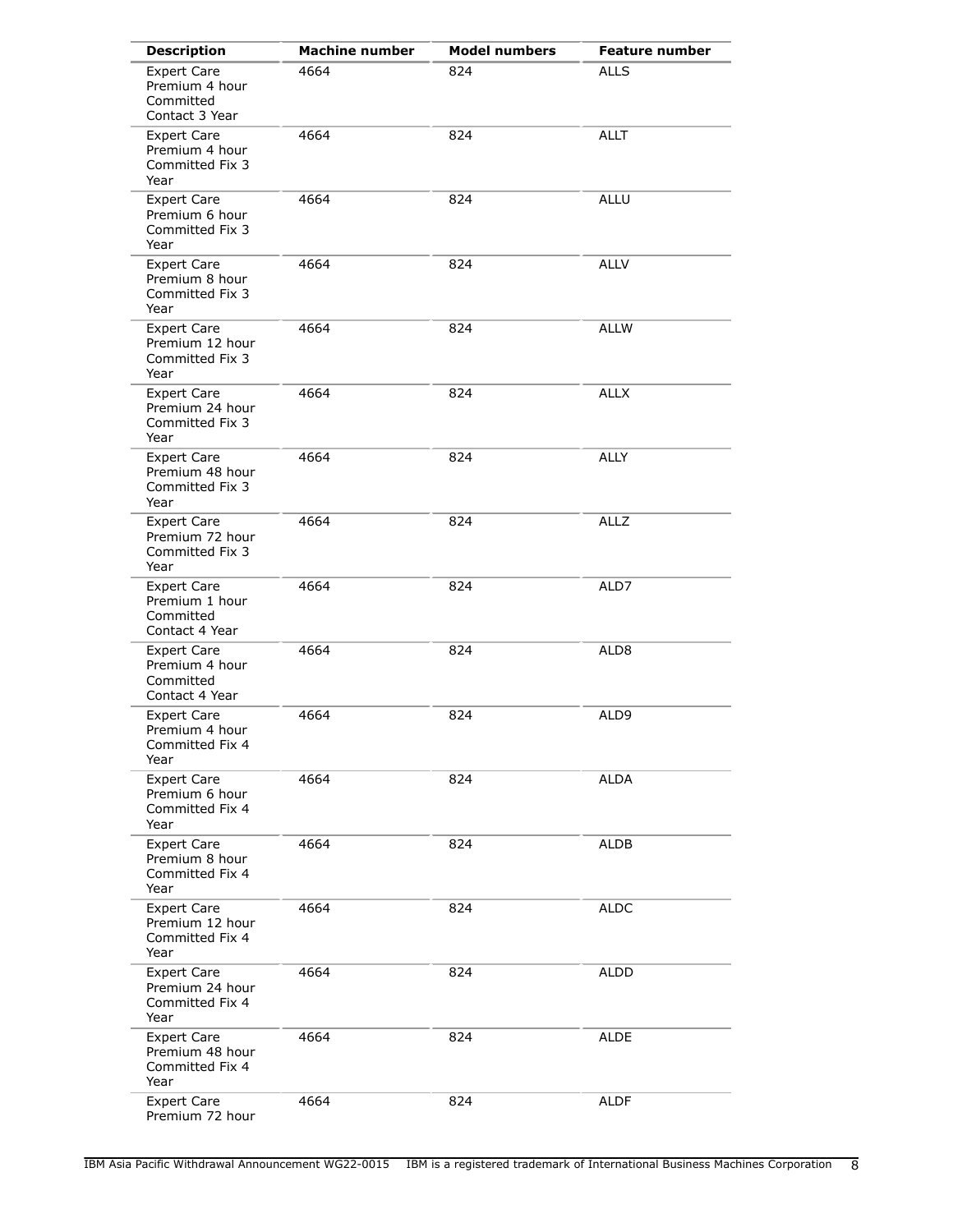| <b>Description</b>                                                  | Machine number | <b>Model numbers</b> | Feature number   |
|---------------------------------------------------------------------|----------------|----------------------|------------------|
| Committed Fix 4<br>Year                                             |                |                      |                  |
| <b>Expert Care</b><br>Premium 1 hour<br>Committed<br>Contact 5 Year | 4664           | 824                  | <b>ALDG</b>      |
| <b>Expert Care</b><br>Premium 4 hour<br>Committed<br>Contact 5 Year | 4664           | 824                  | <b>ALDH</b>      |
| <b>Expert Care</b><br>Premium 4 hour<br>Committed Fix 5<br>Year     | 4664           | 824                  | ALDJ             |
| <b>Expert Care</b><br>Premium 6 hour<br>Committed Fix 5<br>Year     | 4664           | 824                  | <b>ALDK</b>      |
| <b>Expert Care</b><br>Premium 8 hour<br>Committed Fix 5<br>Year     | 4664           | 824                  | <b>ALDL</b>      |
| <b>Expert Care</b><br>Premium 12 hour<br>Committed Fix 5<br>Year    | 4664           | 824                  | ALDM             |
| <b>Expert Care</b><br>Premium 24 hour<br>Committed Fix 5<br>Year    | 4664           | 824                  | ALDN             |
| <b>Expert Care</b><br>Premium 48 hour<br>Committed Fix 5<br>Year    | 4664           | 824                  | ALDP             |
| <b>Expert Care</b><br>Premium 72 hour<br>Committed Fix 5<br>Year    | 4664           | 824                  | <b>ALDQ</b>      |
| SP for Hard Drive<br>or Media Retention<br>for Storage 3<br>years   | 4664           | 824                  | <b>BONQ</b>      |
| SP for Hard Drive<br>or Media Retention<br>for Storage 5<br>years   | 4664           | 824                  | <b>BOPF</b>      |
| Route to Power<br>Manufacturing<br>Indicator                        | 4664           | 824                  | EFD <sub>0</sub> |
| Cloud Pak System<br>W4700                                           | 4664           | 824                  | EAP7             |
| Rack Indicator<br>None                                              | 4664           | 824                  | 4650             |
| Rack Indicator<br>Rack 1                                            | 4664           | 824                  | 4651             |
| Rack Indicator<br>Rack 2                                            | 4664           | 824                  | 4652             |
| Rack Indicator<br>Rack 3                                            | 4664           | 824                  | 4653             |
| Rack Indicator<br>Rack 4                                            | 4664           | 824                  | 4654             |
| Rack Indicator<br>Rack 5                                            | 4664           | 824                  | 4655             |
| Rack Indicator<br>Rack 6                                            | 4664           | 824                  | 4656             |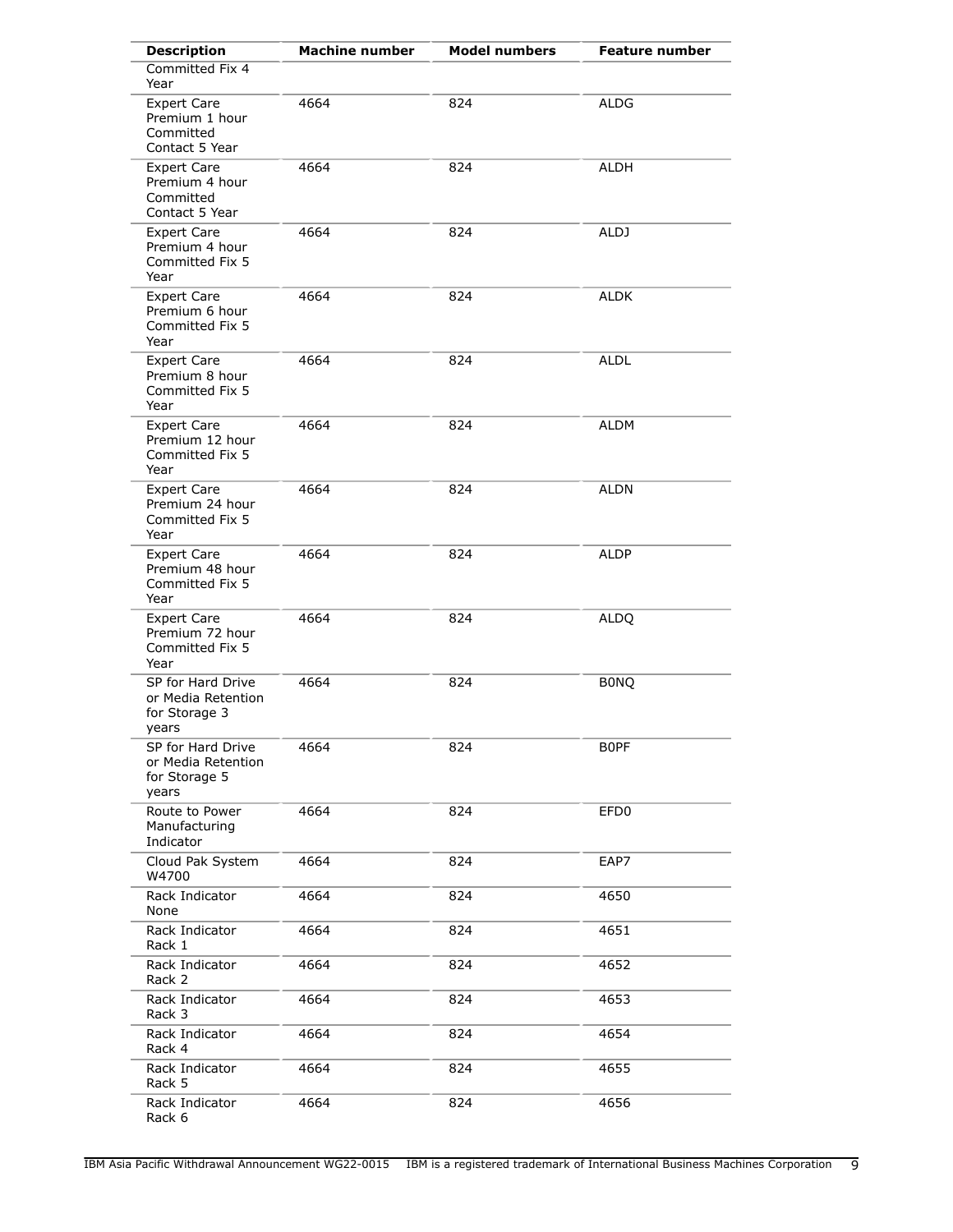| <b>Description</b>            | <b>Machine number</b> | <b>Model numbers</b> | <b>Feature number</b> |
|-------------------------------|-----------------------|----------------------|-----------------------|
| Rack Indicator<br>Rack 7      | 4664                  | 824                  | 4657                  |
| Rack Indicator<br>Rack 8      | 4664                  | 824                  | 4658                  |
| Rack Indicator<br>Rack 9      | 4664                  | 824                  | 4659                  |
| Rack Indicator<br>Rack 10     | 4664                  | 824                  | 4660                  |
| Rack Indicator<br>Rack 11     | 4664                  | 824                  | 4661                  |
| Rack Indicator<br>Rack 12     | 4664                  | 824                  | 4662                  |
| Rack Indicator<br>Rack 13     | 4664                  | 824                  | 4663                  |
| Rack Indicator<br>Rack 14     | 4664                  | 824                  | 4664                  |
| Rack Indicator<br>Rack 15     | 4664                  | 824                  | 4665                  |
| Rack Indicator<br>Rack 16     | 4664                  | 824                  | 4666                  |
| Storage<br>Subsystem ID 1     | 4664                  | 824                  | 9170                  |
| Storage<br>Subsystem ID 2     | 4664                  | 824                  | 9171                  |
| Storage<br>Subsystem ID 3     | 4664                  | 824                  | 9172                  |
| Storage<br>Subsystem ID 4     | 4664                  | 824                  | 9173                  |
| Storage<br>Subsystem ID 5     | 4664                  | 824                  | 9174                  |
| Storage<br>Subsystem ID 6     | 4664                  | 824                  | 9175                  |
| Storage<br>Subsystem ID 7     | 4664                  | 824                  | 9176                  |
| Storage<br>Subsystem ID 8     | 4664                  | 824                  | 9177                  |
| Storage<br>Subsystem ID 9     | 4664                  | 824                  | 9178                  |
| Storage<br>Subsystem ID 10    | 4664                  | 824                  | 9179                  |
| Storage<br>Subsystem ID 11    | 4664                  | 824                  | 9180                  |
| Storage<br>Subsystem ID 12    | 4664                  | 824                  | 9181                  |
| Storage<br>Subsystem ID 13    | 4664                  | 824                  | 9182                  |
| Storage<br>Subsystem ID 14    | 4664                  | 824                  | 9183                  |
| Storage<br>Subsystem ID 15    | 4664                  | 824                  | 9184                  |
| Storage<br>Subsystem ID 16    | 4664                  | 824                  | 9185                  |
| Storage<br>Subsystem ID 17    | 4664                  | 824                  | 9186                  |
| Storage<br>Subsystem ID 18    | 4664                  | 824                  | 9187                  |
| Storage<br>Subsystem ID 19    | 4664                  | 824                  | 9188                  |
| Storage<br>Subsystem ID 20    | 4664                  | 824                  | 9189                  |
| 240 GB M.2 Boot<br>drive Pair | 4664                  | U7C                  | <b>ACGV</b>           |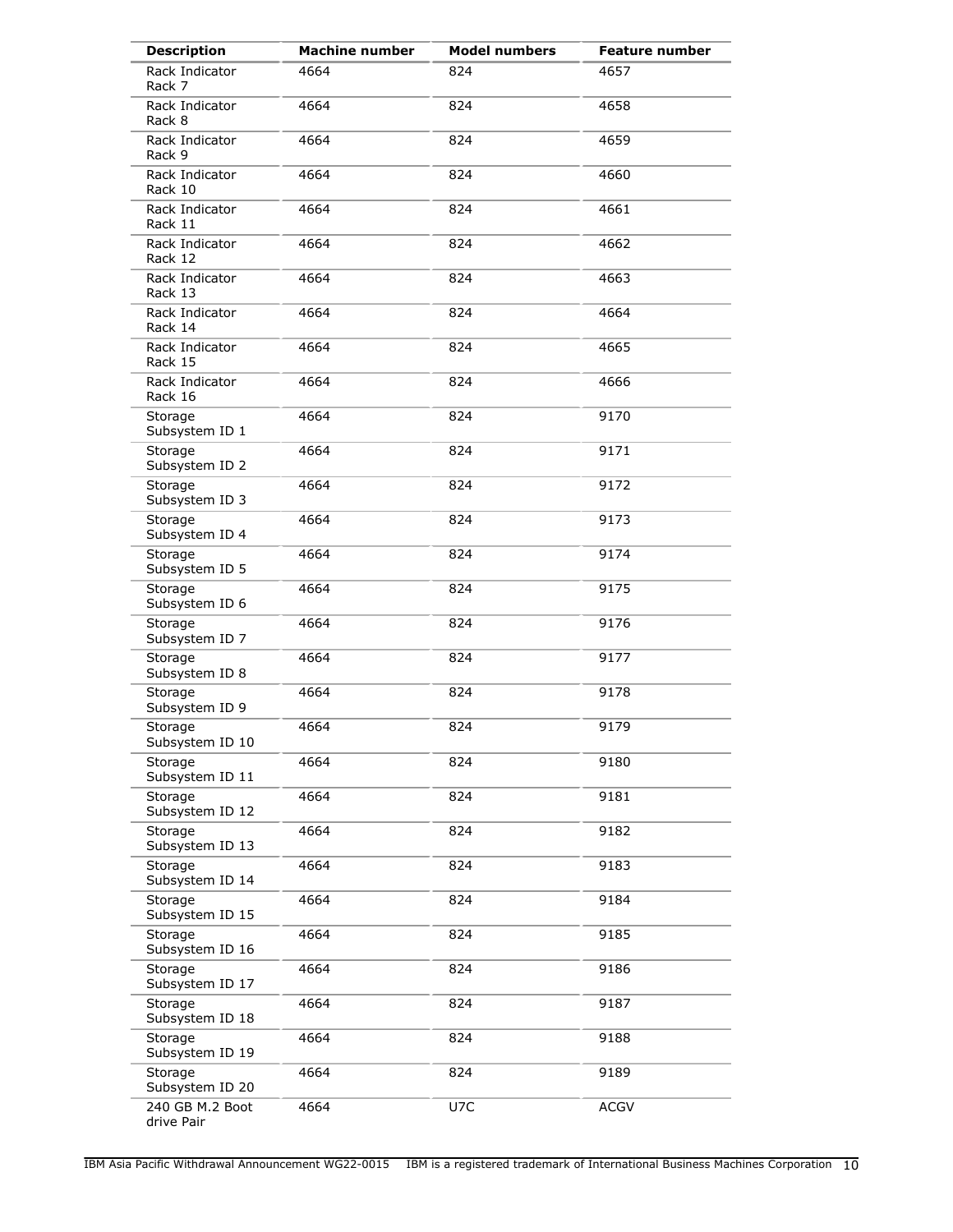| <b>Description</b>                                                  | <b>Machine number</b> | <b>Model numbers</b> | <b>Feature number</b> |
|---------------------------------------------------------------------|-----------------------|----------------------|-----------------------|
| Generic Bezel                                                       | 4664                  | U7C                  | <b>ACZA</b>           |
| Generic Packaging                                                   | 4664                  | U7C                  | ACZF                  |
| RFID Tag AG/AP:<br>902-928 MHz                                      | 4664                  | U7C                  | A2EV                  |
| RFID Tag EMEA:<br>865.6-867.8 MHz                                   | 4664                  | U7C                  | A2EW                  |
| <b>JEMT Indicator</b>                                               | 4664                  | U7C                  | 0021                  |
| <b>TAA Compliance</b>                                               | 4664                  | U7C                  | 0983                  |
| Non-China origin                                                    | 4664                  | U7C                  | ADZ1                  |
| Remote code load<br>exception                                       | 4664                  | U7C                  | AHY <sub>2</sub>      |
| Future use -<br>reserved 3                                          | 4664                  | U7C                  | AHY3                  |
| Future use -<br>reserved 4                                          | 4664                  | U7C                  | AHY4                  |
| Future use -<br>reserved 5                                          | 4664                  | U7C                  | AHY5                  |
| Future use -<br>reserved 6                                          | 4664                  | U7C                  | AHY6                  |
| Future use -<br>reserved 7                                          | 4664                  | U7C                  | AHY7                  |
| Future use -<br>reserved 8                                          | 4664                  | U7C                  | AHY8                  |
| Future use -<br>reserved 9                                          | 4664                  | U7C                  | AHY9                  |
| Order Type 1<br>Indicator - CTO                                     | 4664                  | U7C                  | ADN1                  |
| Order Type 2<br>Indicator - MTM<br>Only                             | 4664                  | U7C                  | ADN <sub>2</sub>      |
| Shipping and<br>Handling - No<br>Charge                             | 4664                  | U7C                  | AG00                  |
| Shipping and<br>Handling                                            | 4664                  | U7C                  | AGDA                  |
| VersaStack<br>Solution Indicator                                    | 4664                  | U7C                  | AHZC                  |
| All Flash Indicator                                                 | 4664                  | U7C                  | AHZD                  |
| Hybrid Flash<br>Indicator                                           | 4664                  | U7C                  | AHZE                  |
| Red Hat OpenShift<br>Indicator                                      | 4664                  | U7C                  | <b>AJGH</b>           |
| Product will be<br>contained in a<br>LinuxONE III LT2<br>rack       | 4664                  | U7C                  | AL0Z                  |
| <b>Expert Care</b><br>Indicator                                     | 4664                  | U7C                  | ALH0                  |
| <b>Expert Care</b><br>Premium 1 Year                                | 4664                  | U7C                  | ALL1                  |
| <b>Expert Care</b><br>Premium 2 Year                                | 4664                  | U7C                  | ALL <sub>2</sub>      |
| <b>Expert Care</b><br>Premium 3 Year                                | 4664                  | U7C                  | ALL3                  |
| <b>Expert Care</b><br>Premium 4 Year                                | 4664                  | U7C                  | ALL4                  |
| <b>Expert Care</b><br>Premium 5 Year                                | 4664                  | U7C                  | ALL5                  |
| <b>Expert Care</b><br>Premium 1 hour<br>Committed<br>Contact 1 Year | 4664                  | U7C                  | ALL7                  |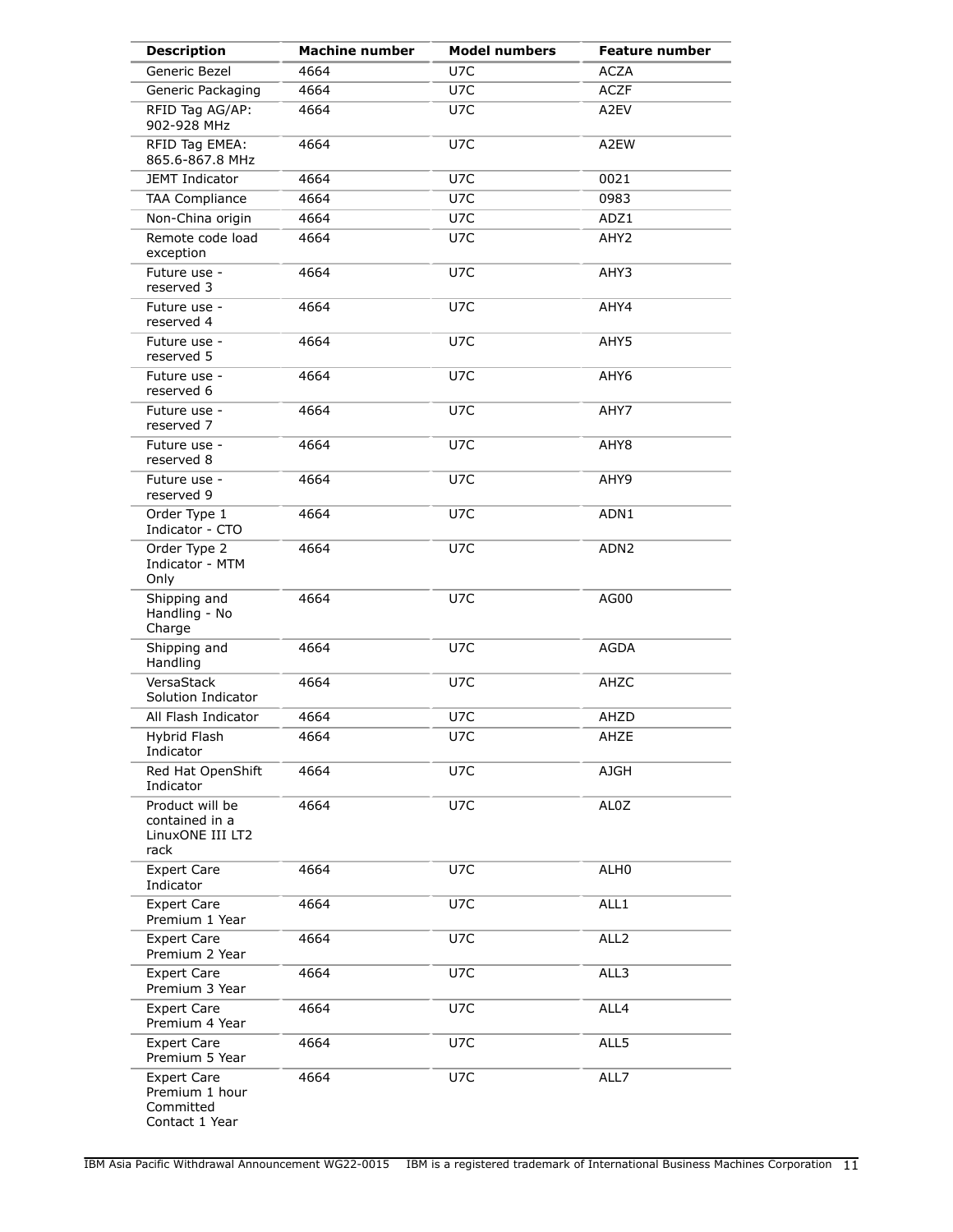| <b>Description</b>                                                  | <b>Machine number</b> | <b>Model numbers</b> | <b>Feature number</b> |
|---------------------------------------------------------------------|-----------------------|----------------------|-----------------------|
| <b>Expert Care</b><br>Premium 4 hour<br>Committed<br>Contact 1 Year | 4664                  | U7C                  | ALL8                  |
| <b>Expert Care</b><br>Premium 4 hour<br>Committed Fix 1<br>Year     | 4664                  | U7C                  | ALL9                  |
| <b>Expert Care</b><br>Premium 6 hour<br>Committed Fix 1<br>Year     | 4664                  | U7C                  | <b>ALLA</b>           |
| <b>Expert Care</b><br>Premium 8 hour<br>Committed Fix 1<br>Year     | 4664                  | U7C                  | <b>ALLB</b>           |
| <b>Expert Care</b><br>Premium 12 hour<br>Committed Fix 1<br>Year    | 4664                  | U7C                  | <b>ALLC</b>           |
| <b>Expert Care</b><br>Premium 24 hour<br>Committed Fix 1<br>Year    | 4664                  | U7C                  | <b>ALLD</b>           |
| <b>Expert Care</b><br>Premium 48 hour<br>Committed Fix 1<br>Year    | 4664                  | U7C                  | <b>ALLE</b>           |
| <b>Expert Care</b><br>Premium 72 hour<br>Committed Fix 1<br>Year    | 4664                  | U7C                  | <b>ALLF</b>           |
| <b>Expert Care</b><br>Premium 1 hour<br>Committed<br>Contact 2 Year | 4664                  | U7C                  | <b>ALLG</b>           |
| <b>Expert Care</b><br>Premium 4 hour<br>Committed<br>Contact 2 Year | 4664                  | U7C                  | <b>ALLH</b>           |
| <b>Expert Care</b><br>Premium 4 hour<br>Committed Fix 2<br>Year     | 4664                  | U7C                  | <b>ALLJ</b>           |
| <b>Expert Care</b><br>Premium 6 hour<br>Committed Fix 2<br>Year     | 4664                  | U7C                  | <b>ALLK</b>           |
| <b>Expert Care</b><br>Premium 8 hour<br>Committed Fix 2<br>Year     | 4664                  | U7C                  | <b>ALLL</b>           |
| <b>Expert Care</b><br>Premium 12 hour<br>Committed Fix 2<br>Year    | 4664                  | U7C                  | <b>ALLM</b>           |
| <b>Expert Care</b><br>Premium 24 hour<br>Committed Fix 2<br>Year    | 4664                  | U7C                  | <b>ALLN</b>           |
| <b>Expert Care</b><br>Premium 48 hour<br>Committed Fix 2<br>Year    | 4664                  | U7C                  | ALLP                  |
| <b>Expert Care</b><br>Premium 72 hour                               | 4664                  | U7C                  | <b>ALLQ</b>           |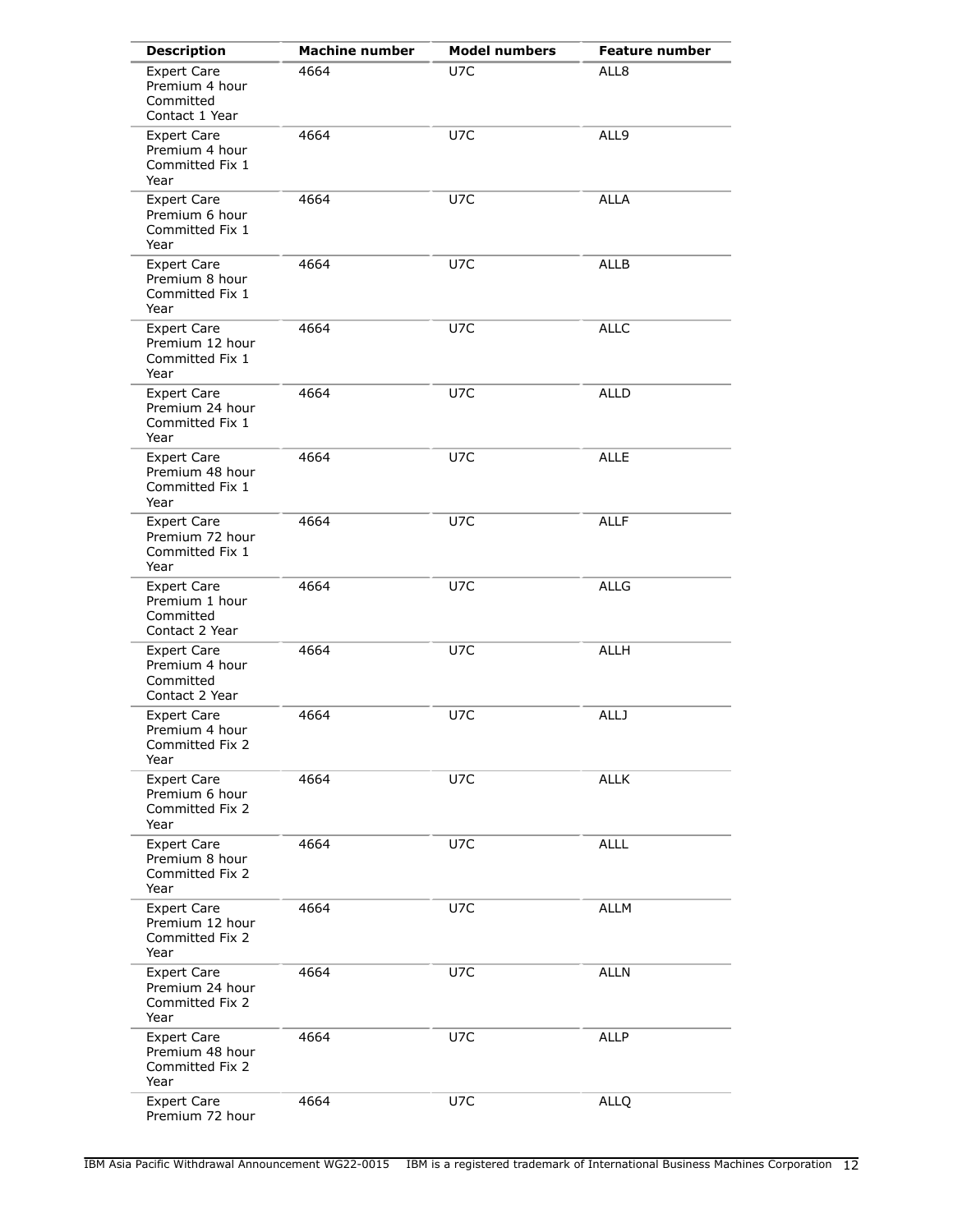| <b>Description</b>                                                  | <b>Machine number</b> | <b>Model numbers</b> | <b>Feature number</b> |
|---------------------------------------------------------------------|-----------------------|----------------------|-----------------------|
| Committed Fix 2<br>Year                                             |                       |                      |                       |
| <b>Expert Care</b><br>Premium 1 hour<br>Committed<br>Contact 3 Year | 4664                  | U7C                  | <b>ALLR</b>           |
| <b>Expert Care</b><br>Premium 4 hour<br>Committed<br>Contact 3 Year | 4664                  | U7C                  | <b>ALLS</b>           |
| <b>Expert Care</b><br>Premium 4 hour<br>Committed Fix 3<br>Year     | 4664                  | U7C                  | <b>ALLT</b>           |
| <b>Expert Care</b><br>Premium 6 hour<br>Committed Fix 3<br>Year     | 4664                  | U7C                  | <b>ALLU</b>           |
| <b>Expert Care</b><br>Premium 8 hour<br>Committed Fix 3<br>Year     | 4664                  | U7C                  | <b>ALLV</b>           |
| <b>Expert Care</b><br>Premium 12 hour<br>Committed Fix 3<br>Year    | 4664                  | U7C                  | <b>ALLW</b>           |
| <b>Expert Care</b><br>Premium 24 hour<br>Committed Fix 3<br>Year    | 4664                  | U7C                  | <b>ALLX</b>           |
| <b>Expert Care</b><br>Premium 48 hour<br>Committed Fix 3<br>Year    | 4664                  | U7C                  | <b>ALLY</b>           |
| <b>Expert Care</b><br>Premium 72 hour<br>Committed Fix 3<br>Year    | 4664                  | U7C                  | <b>ALLZ</b>           |
| <b>Expert Care</b><br>Premium 1 hour<br>Committed<br>Contact 4 Year | 4664                  | U7C                  | ALD7                  |
| <b>Expert Care</b><br>Premium 4 hour<br>Committed<br>Contact 4 Year | 4664                  | U7C                  | ALD <sub>8</sub>      |
| <b>Expert Care</b><br>Premium 4 hour<br>Committed Fix 4<br>Year     | 4664                  | U7C                  | ALD9                  |
| <b>Expert Care</b><br>Premium 6 hour<br>Committed Fix 4<br>Year     | 4664                  | U7C                  | <b>ALDA</b>           |
| <b>Expert Care</b><br>Premium 8 hour<br>Committed Fix 4<br>Year     | 4664                  | U7C                  | <b>ALDB</b>           |
| <b>Expert Care</b><br>Premium 12 hour<br>Committed Fix 4<br>Year    | 4664                  | U7C                  | <b>ALDC</b>           |
| <b>Expert Care</b><br>Premium 24 hour<br>Committed Fix 4<br>Year    | 4664                  | U7C                  | ALDD                  |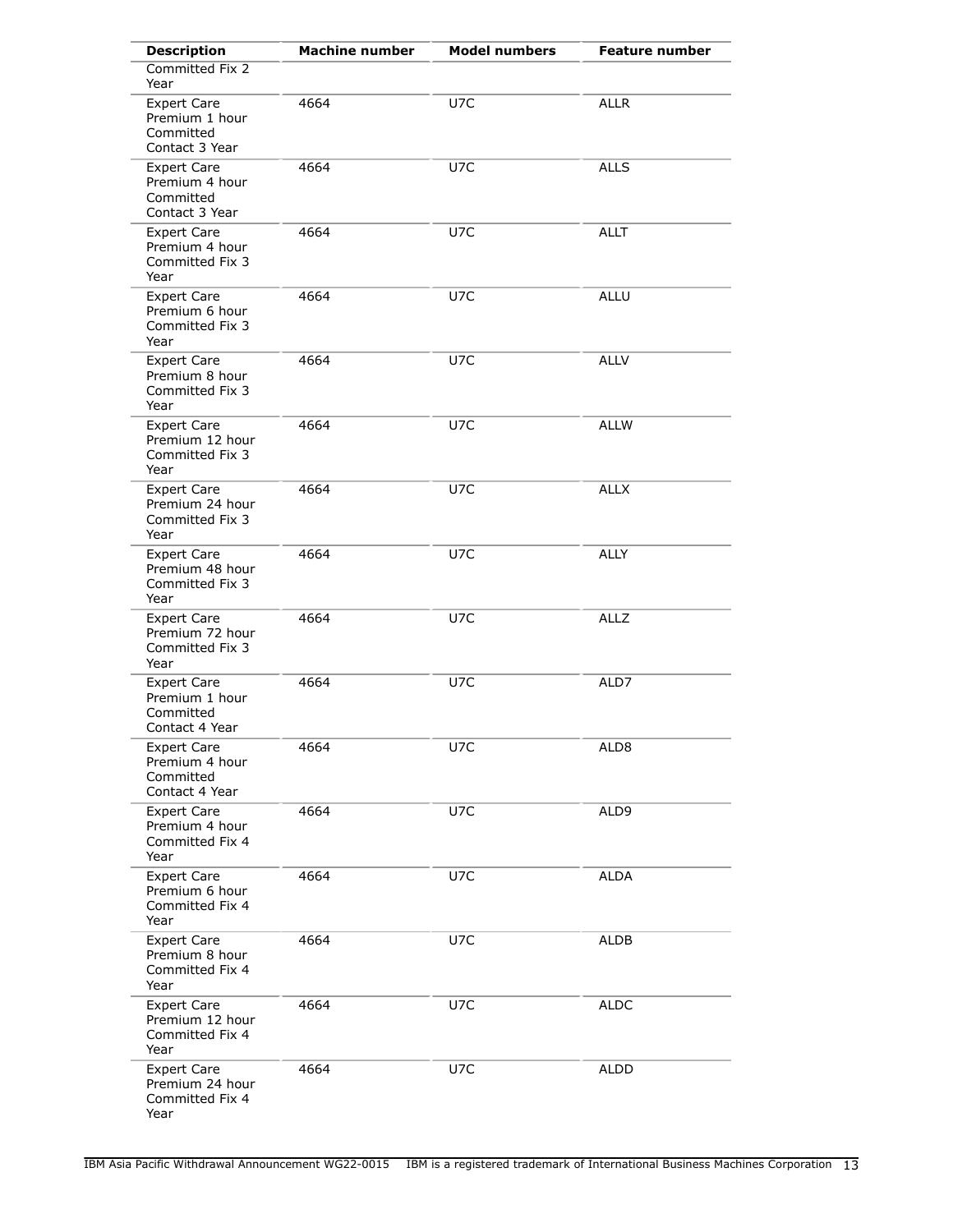| <b>Description</b>                                                                          | <b>Machine number</b> | <b>Model numbers</b> | <b>Feature number</b> |
|---------------------------------------------------------------------------------------------|-----------------------|----------------------|-----------------------|
| <b>Expert Care</b><br>Premium 48 hour<br>Committed Fix 4<br>Year                            | 4664                  | U7C                  | <b>ALDE</b>           |
| <b>Expert Care</b><br>Premium 72 hour<br>Committed Fix 4<br>Year                            | 4664                  | U7C                  | <b>ALDF</b>           |
| <b>Expert Care</b><br>Premium 1 hour<br>Committed<br>Contact 5 Year                         | 4664                  | U7C                  | <b>ALDG</b>           |
| <b>Expert Care</b><br>Premium 4 hour<br>Committed<br>Contact 5 Year                         | 4664                  | U7C                  | ALDH                  |
| <b>Expert Care</b><br>Premium 4 hour<br>Committed Fix 5<br>Year                             | 4664                  | U7C                  | ALDJ                  |
| <b>Expert Care</b><br>Premium 6 hour<br>Committed Fix 5<br>Year                             | 4664                  | U7C                  | <b>ALDK</b>           |
| <b>Expert Care</b><br>Premium 8 hour<br>Committed Fix 5<br>Year                             | 4664                  | U7C                  | <b>ALDL</b>           |
| <b>Expert Care</b><br>Premium 12 hour<br>Committed Fix 5<br>Year                            | 4664                  | U7C                  | <b>ALDM</b>           |
| <b>Expert Care</b><br>Premium 24 hour<br>Committed Fix 5<br>Year                            | 4664                  | U7C                  | <b>ALDN</b>           |
| <b>Expert Care</b><br>Premium 48 hour<br>Committed Fix 5<br>Year                            | 4664                  | U7C                  | <b>ALDP</b>           |
| <b>Expert Care</b><br>Premium 72 hour<br>Committed Fix 5<br>Year                            | 4664                  | U7C                  | <b>ALDQ</b>           |
| ServicePac <sup>(R)</sup> for<br>Hard Drive or<br>Media Retention<br>for Storage 3<br>years | 4664                  | U7C                  | <b>BONQ</b>           |
| SP for Hard Drive<br>or Media Retention<br>for Storage 5<br>years                           | 4664                  | U7C                  | <b>BOPF</b>           |
| Route to Power<br>Manufacturing<br>Indicator                                                | 4664                  | U7C                  | EFD <sub>0</sub>      |
| Cloud Pak System<br>W4700                                                                   | 4664                  | U7C                  | EAP7                  |
| Rack Indicator<br>None                                                                      | 4664                  | U7C                  | 4650                  |
| Rack Indicator<br>Rack 1                                                                    | 4664                  | U7C                  | 4651                  |
| Rack Indicator<br>Rack 2                                                                    | 4664                  | U7C                  | 4652                  |
| Rack Indicator<br>Rack 3                                                                    | 4664                  | U7C                  | 4653                  |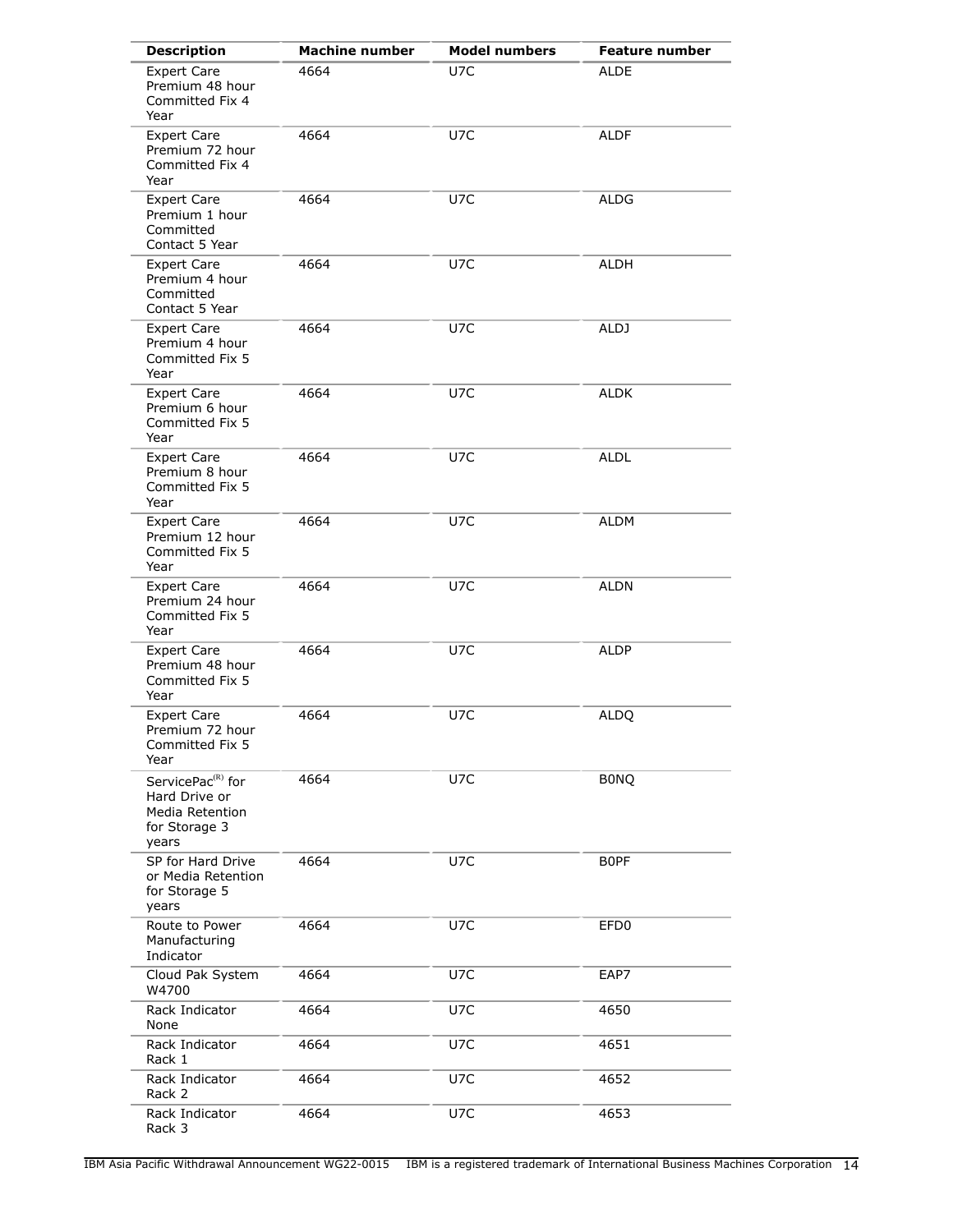| <b>Description</b>         | <b>Machine number</b> | <b>Model numbers</b> | <b>Feature number</b> |
|----------------------------|-----------------------|----------------------|-----------------------|
| Rack Indicator<br>Rack 4   | 4664                  | U7C                  | 4654                  |
| Rack Indicator<br>Rack 5   | 4664                  | U7C                  | 4655                  |
| Rack Indicator<br>Rack 6   | 4664                  | U7C                  | 4656                  |
| Rack Indicator<br>Rack 7   | 4664                  | U7C                  | 4657                  |
| Rack Indicator<br>Rack 8   | 4664                  | U7C                  | 4658                  |
| Rack Indicator<br>Rack 9   | 4664                  | U7C                  | 4659                  |
| Rack Indicator<br>Rack 10  | 4664                  | U7C                  | 4660                  |
| Rack Indicator<br>Rack 11  | 4664                  | U7C                  | 4661                  |
| Rack Indicator<br>Rack 12  | 4664                  | U7C                  | 4662                  |
| Rack Indicator<br>Rack 13  | 4664                  | U7C                  | 4663                  |
| Rack Indicator<br>Rack 14  | 4664                  | U7C                  | 4664                  |
| Rack Indicator<br>Rack 15  | 4664                  | U7C                  | 4665                  |
| Rack Indicator<br>Rack 16  | 4664                  | U7C                  | 4666                  |
| Storage<br>Subsystem ID 1  | 4664                  | U7C                  | 9170                  |
| Storage<br>Subsystem ID 2  | 4664                  | U7C                  | 9171                  |
| Storage<br>Subsystem ID 3  | 4664                  | U7C                  | 9172                  |
| Storage<br>Subsystem ID 4  | 4664                  | U7C                  | 9173                  |
| Storage<br>Subsystem ID 5  | 4664                  | U7C                  | 9174                  |
| Storage<br>Subsystem ID 6  | 4664                  | U7C                  | 9175                  |
| Storage<br>Subsystem ID 7  | 4664                  | U7C                  | 9176                  |
| Storage<br>Subsystem ID 8  | 4664                  | U7C                  | 9177                  |
| Storage<br>Subsystem ID 9  | 4664                  | U7C                  | 9178                  |
| Storage<br>Subsystem ID 10 | 4664                  | U7C                  | 9179                  |
| Storage<br>Subsystem ID 11 | 4664                  | U7C                  | 9180                  |
| Storage<br>Subsystem ID 12 | 4664                  | U7C                  | 9181                  |
| Storage<br>Subsystem ID 13 | 4664                  | U7C                  | 9182                  |
| Storage<br>Subsystem ID 14 | 4664                  | U7C                  | 9183                  |
| Storage<br>Subsystem ID 15 | 4664                  | U7C                  | 9184                  |
| Storage<br>Subsystem ID 16 | 4664                  | U7C                  | 9185                  |
| Storage<br>Subsystem ID 17 | 4664                  | U7C                  | 9186                  |
| Storage<br>Subsystem ID 18 | 4664                  | U7C                  | 9187                  |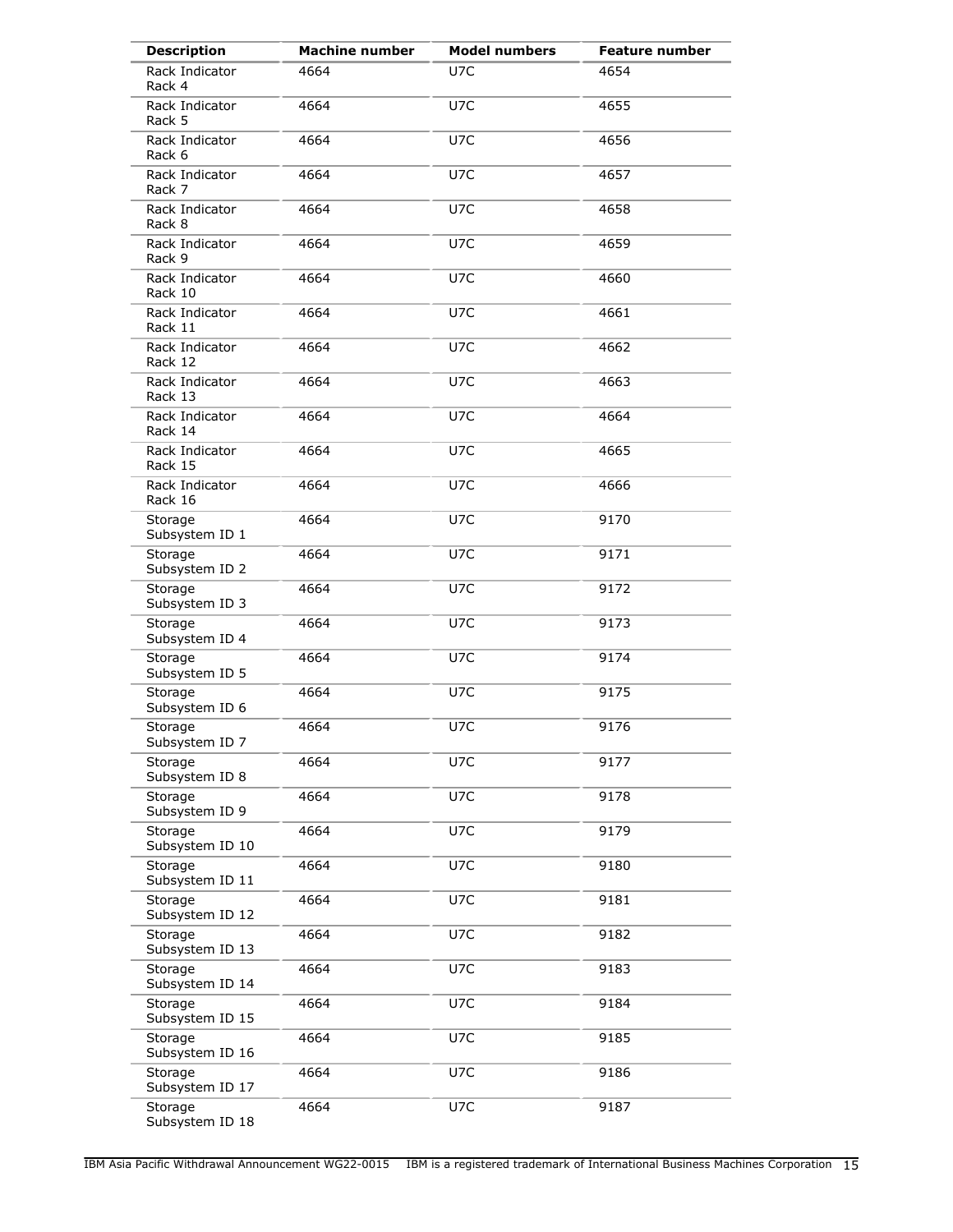| <b>Description</b>                                           | <b>Machine number</b> | <b>Model numbers</b> | <b>Feature number</b> |
|--------------------------------------------------------------|-----------------------|----------------------|-----------------------|
| Storage<br>Subsystem ID 19                                   | 4664                  | U7C                  | 9188                  |
| Storage<br>Subsystem ID 20                                   | 4664                  | U7C                  | 9189                  |
| <b>ServicePac</b><br>Machine Setup<br>Support for<br>Storage | 4664                  | 824                  | <b>BOSK</b>           |
| <b>ServicePac</b><br>Machine Setup<br>Support for<br>Storage | 4664                  | U7C                  | <b>BOSK</b>           |

Effective January 14, 2023, the following features will be withdrawn:

| <b>Description</b>                                | <b>Machine number</b> | <b>Model numbers</b> | <b>Feature number</b> |
|---------------------------------------------------|-----------------------|----------------------|-----------------------|
| 800 GB NVMe<br><b>Flash Drive</b>                 | 2076                  | 824                  | ADT <sub>1</sub>      |
| 800 GB NVMe<br>Flash Drive                        | 2076                  | U7C                  | ADT <sub>1</sub>      |
| 800 GB NVMe<br>Flash Drive                        | 4664                  | 824                  | ADT1                  |
| 800 GB NVMe<br>Flash Drive                        | 4664                  | U7C                  | ADT1                  |
| 10 TB 7,200 rpm<br>12 Gb SAS NL 3.5<br>Inch HDD   | 2076                  | 12G                  | AHD <sub>6</sub>      |
| 10 TB 7,200 rpm<br>12 Gb SAS NL 3.5<br>Inch HDD   | 4664                  | 12G                  | AHD <sub>6</sub>      |
| 10 TB 7,200 rpm<br>12 Gb SAS NL 3.5<br>Inch HDD   | 2076                  | 92G                  | AH79                  |
| 10 TB 7,200 rpm<br>12 Gb SAS NL 3.5<br>Inch HDD   | 4664                  | 92G                  | AH79                  |
| 800 GB 3DWPD 12<br>Gb SAS 2.5 Inch<br>Flash Drive | 2076                  | 24G                  | AHH9                  |
| 800 GB 3DWPD 12<br>Gb SAS 2.5 Inch<br>Flash Drive | 4664                  | 24G                  | AHH9                  |
|                                                   |                       |                      |                       |

# <span id="page-15-0"></span>**Replacement product information**

| Withdrawn<br>product                                                             | <b>Machine type-</b><br>model | Replacement<br>product                                                           | <b>Machine type-</b><br>model |
|----------------------------------------------------------------------------------|-------------------------------|----------------------------------------------------------------------------------|-------------------------------|
| <b>IBM FlashSystem</b><br>7200 NVMe<br>Control Enclosure                         | 2076-824                      | <b>IBM FlashSystem</b><br>7300 NVMe<br>Control Enclosure                         | 4657-924                      |
| <b>IBM FlashSystem</b><br>7200 Utility NVMe<br>Control Enclosure                 | 2076-U7C                      | <b>IBM FlashSystem</b><br>7300 Utility Model<br>NVMe Control<br>Enclosure        | 4657-U7D                      |
| <b>IBM FlashSystem</b><br>7200 NVMe<br>Control Enclosure                         | 4664-824                      | <b>IBM FlashSystem</b><br>7300 NVMe<br>Control Enclosure                         | 4657-924                      |
| <b>IBM FlashSystem</b><br>7200 Utility Model<br><b>NVMe Control</b><br>Enclosure | 4664-U7C                      | <b>IBM FlashSystem</b><br>7300 Utility Model<br><b>NVMe Control</b><br>Enclosure | 4657-U7D                      |